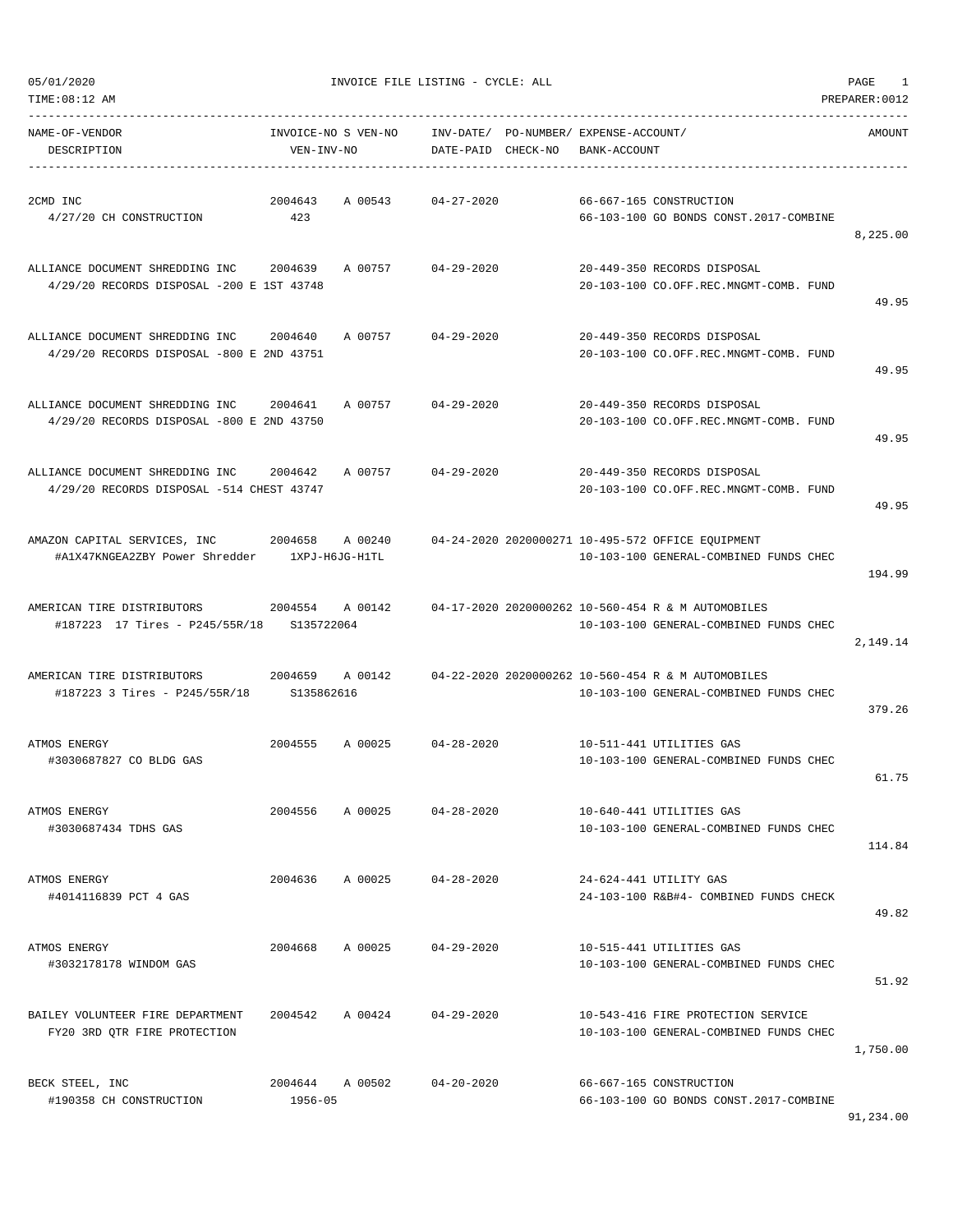| NAME-OF-VENDOR<br>DESCRIPTION                                         | VEN-INV-NO      |         | DATE-PAID CHECK-NO         | INVOICE-NO S VEN-NO INV-DATE/ PO-NUMBER/ EXPENSE-ACCOUNT/<br>BANK-ACCOUNT                   | AMOUNT   |
|-----------------------------------------------------------------------|-----------------|---------|----------------------------|---------------------------------------------------------------------------------------------|----------|
| BETA TECHNOLOGY, INC<br>2004557 A<br>#FANN20 Cleaning Supplies 640891 |                 |         |                            | 04-16-2020 2020000231 10-510-332 JANITOR SUPPLIES<br>10-103-100 GENERAL-COMBINED FUNDS CHEC | 118.22   |
| BONHAM, CITY OF<br>2/7/19 CH CONSTRUCTION PERMIT 1071                 | 2004645         | A 00046 | 04-29-2020                 | 66-667-430 BIDS, NOTICES & PERMITS<br>66-103-100 GO BONDS CONST. 2017-COMBINE               | 7,229.85 |
| BONHAM, CITY OF/FIRE DEPT. 2004543<br>FY20 3RD QTR FIRE PROTECTION    |                 |         | A 00090 04-29-2020         | 10-543-416 FIRE PROTECTION SERVICE<br>10-103-100 GENERAL-COMBINED FUNDS CHEC                | 1,750.00 |
| BORSERINE LAW<br>FA-19-44312 HALL DST CT                              |                 |         | 2004558 A 00443 04-18-2020 | 10-435-436 ATTORNEY FEES- CPS CASES<br>10-103-100 GENERAL-COMBINED FUNDS CHEC               | 785.00   |
| BRANNAN, QUIENCY SMITH<br>FA-19-44526 WRIGHT DST CT                   |                 |         | 2004559 A 00725 04-26-2020 | 10-435-436 ATTORNEY FEES- CPS CASES<br>10-103-100 GENERAL-COMBINED FUNDS CHEC               | 152.00   |
| BRANNAN, QUIENCY SMITH<br>CR-19-26925 WILBURN DST CT                  |                 |         | 2004560 A 00725 04-17-2020 | 10-435-437 ATTORNEY FEES<br>10-103-100 GENERAL-COMBINED FUNDS CHEC                          | 200.00   |
| BRANNAN, QUIENCY SMITH<br>CR-20-27275 MAHON DST CT                    |                 |         | 2004561 A 00725 04-17-2020 | 10-435-437 ATTORNEY FEES<br>10-103-100 GENERAL-COMBINED FUNDS CHEC                          | 264.00   |
| BRANNAN, QUIENCY SMITH<br>CR-19-27150-2 REYNOLDS DST CT               | 2004562 A 00725 |         | $04 - 26 - 2020$           | 10-435-437 ATTORNEY FEES<br>10-103-100 GENERAL-COMBINED FUNDS CHEC                          | 128.00   |
| BRANNAN, OUIENCY SMITH<br>CR-20-27340-1 MITCHELL DST CT               |                 |         | 2004563 A 00725 04-12-2020 | 10-435-437 ATTORNEY FEES<br>10-103-100 GENERAL-COMBINED FUNDS CHEC                          | 152.00   |
| BRANNAN, QUIENCY SMITH<br>FA-19-44526 WRIGHT DST CT                   | 2004564 A 00725 |         | $04 - 17 - 2020$           | 10-435-436 ATTORNEY FEES- CPS CASES<br>10-103-100 GENERAL-COMBINED FUNDS CHEC               | 200.00   |
| BRESE-LEBRON LAW, PLLC<br>FA-17-43391 CJ/SN DST CT                    | 2004565         |         | A 00449 04-23-2020         | 10-435-436 ATTORNEY FEES- CPS CASES<br>10-103-100 GENERAL-COMBINED FUNDS CHEC               | 110.50   |
| BRESE-LEBRON LAW, PLLC<br>CR-20-27277 MOORES DST CT                   | 2004566 A 00449 |         | $04 - 23 - 2020$           | 10-435-437 ATTORNEY FEES<br>10-103-100 GENERAL-COMBINED FUNDS CHEC                          | 280.50   |
| BRESE-LEBRON LAW, PLLC<br>CR-20-27277 MOORES DST CT-VICE              | 2004567 A 00449 |         | 04-23-2020                 | 10-435-439 INVESTIGATOR EXPENSE<br>10-103-100 GENERAL-COMBINED FUNDS CHEC                   | 750.00   |
| BRYCO-BRYANT CO<br>4/30/20 MASONRY                                    | 2004646<br>5    | A 00508 | 04-30-2020                 | 66-667-168 MASONRY AND STONE<br>66-103-100 GO BONDS CONST.2017-COMBINE                      |          |

140,262.75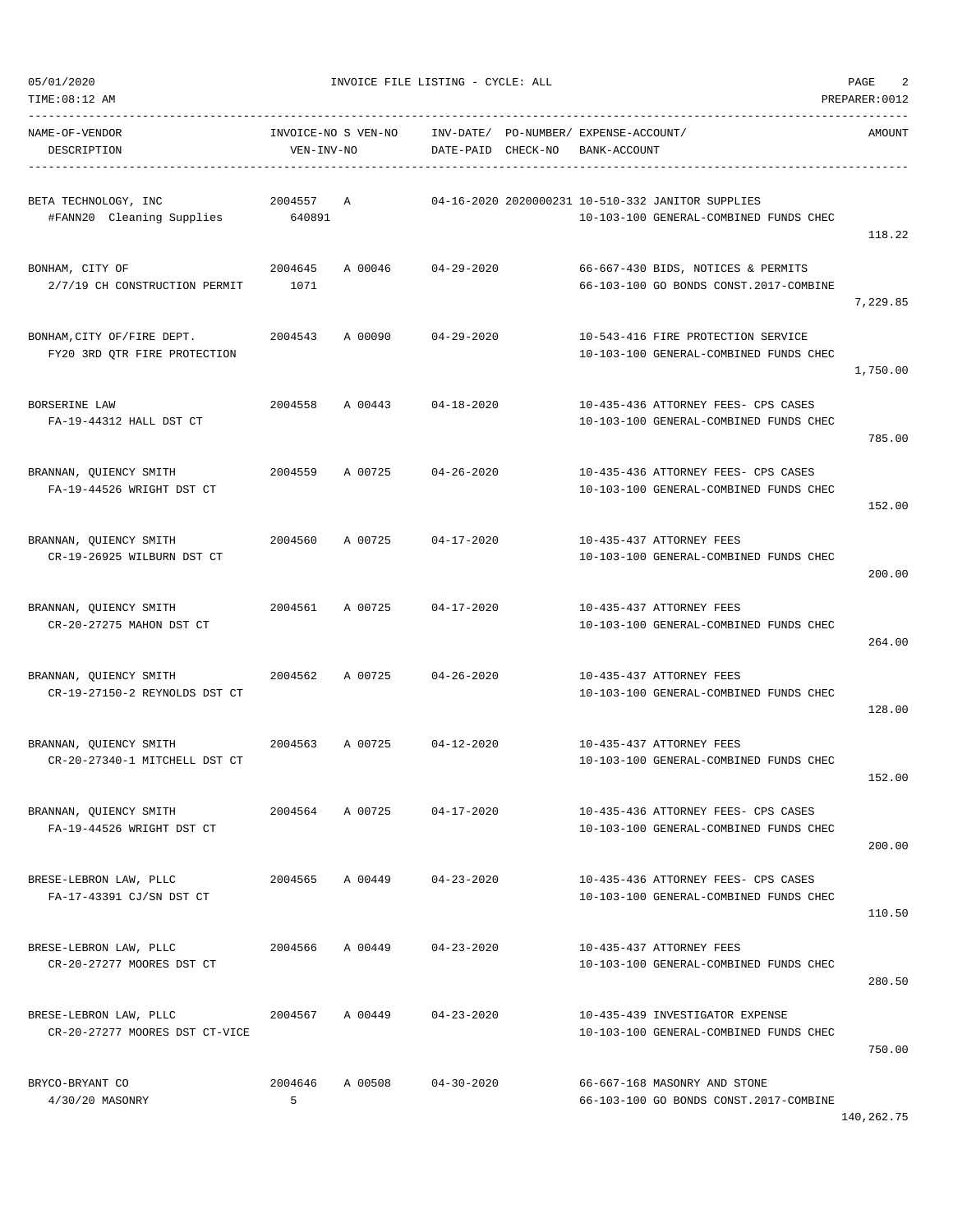TIME:08:12 AM PREPARER:0012

05/01/2020 INVOICE FILE LISTING - CYCLE: ALL PAGE 3

| NAME-OF-VENDOR<br>DESCRIPTION                                                                               | INVOICE-NO S VEN-NO      INV-DATE/ PO-NUMBER/ EXPENSE-ACCOUNT/<br>VEN-INV-NO | DATE-PAID CHECK-NO BANK-ACCOUNT |                                                                                | AMOUNT     |
|-------------------------------------------------------------------------------------------------------------|------------------------------------------------------------------------------|---------------------------------|--------------------------------------------------------------------------------|------------|
| BRYCO-BRYANT CO<br>4/30/20 MASONRY-QUARRY 6                                                                 | 2004647 A 00508 04-30-2020                                                   |                                 | 66-667-168 MASONRY AND STONE<br>66-103-100 GO BONDS CONST.2017-COMBINE         | 216,870.38 |
| CEC FACILITIES GROUP, LLC<br>#190358 CH CONSTRUCTION                                                        | 2004648 A 00493 04-21-2020<br>14987                                          |                                 | 66-667-165 CONSTRUCTION<br>66-103-100 GO BONDS CONST.2017-COMBINE              | 24,557.50  |
| CIRCLE STAR QUICK LUBE & TIRE $2004568$ A 00610 $03-25-2020$<br>3/25/20 2017 FORD UNIT 1113                 | 11-0162801                                                                   |                                 | 10-560-454 R & M AUTOMOBILES<br>10-103-100 GENERAL-COMBINED FUNDS CHEC         | 13.50      |
| CIRCLE STAR QUICK LUBE & TIRE 		 2004569 		 A 00610 		 03-25-2020<br>3/26/20 2011 CHEV UNIT 4878 11-0162821 |                                                                              |                                 | 10-560-454 R & M AUTOMOBILES<br>10-103-100 GENERAL-COMBINED FUNDS CHEC         | 63.50      |
| CIRCLE STAR QUICK LUBE & TIRE $2004570$ A 00610 03-30-2020<br>3/30/20 2018 FORD UNIT 1068                   | 11-0162982                                                                   |                                 | 10-560-454 R & M AUTOMOBILES<br>10-103-100 GENERAL-COMBINED FUNDS CHEC         | 51.50      |
| CIRCLE STAR QUICK LUBE & TIRE $2004571$ A 00610 $04-02-2020$<br>4/2/20 2018 CHEV UNIT 1408                  | 11-0163188                                                                   |                                 | 10-560-454 R & M AUTOMOBILES<br>10-103-100 GENERAL-COMBINED FUNDS CHEC         | 60.00      |
| CIRCLE STAR QUICK LUBE & TIRE $2004572$ A 00610 $04-08-2020$<br>4/8/20 2011 CHEV UNIT 5514                  | 11-0163374                                                                   |                                 | 10-560-454 R & M AUTOMOBILES<br>10-103-100 GENERAL-COMBINED FUNDS CHEC         | 36.00      |
| CIRCLE STAR QUICK LUBE & TIRE $2004573$ A 00610 04-09-2020<br>4/9/20 2018 FORD UNIT 4599 11-0163432         |                                                                              |                                 | 10-560-454 R & M AUTOMOBILES<br>10-103-100 GENERAL-COMBINED FUNDS CHEC         | 36.00      |
| CIRCLE STAR OUICK LUBE & TIRE $2004574$ A 00610 $04-13-2020$<br>4/13/20 2018 RAM UNIT 1034 11-0163573       |                                                                              |                                 | 10-560-454 R & M AUTOMOBILES<br>10-103-100 GENERAL-COMBINED FUNDS CHEC         | 50.00      |
| CIRCLE STAR QUICK LUBE & TIRE<br>4/15/20 2014 DODGE UNIT 2479                                               | 2004575 A 00610<br>11-0163698                                                | $04 - 15 - 2020$                | 10-560-454 R & M AUTOMOBILES<br>10-103-100 GENERAL-COMBINED FUNDS CHEC         | 111.00     |
| CIRCLE STAR QUICK LUBE & TIRE $2004576$ A 00610 04-17-2020<br>4/17/20 2017 FORD UNIT 4017                   | 11-0163857                                                                   |                                 | 10-560-454 R & M AUTOMOBILES<br>10-103-100 GENERAL-COMBINED FUNDS CHEC         | 36.00      |
| CITY AUTO PARTS<br>#7451 R&M PARTS                                                                          | 2004613 A 00592                                                              | $04 - 25 - 2020$                | 22-622-458 R & M MACHINERY PARTS<br>22-103-100 R&B#2- COMBINED FUNDS CHECK     | 383.09     |
| CROSSROADS HARDWARE<br>#FANNIN2 ACETYLENE                                                                   | 2004656 A 00055                                                              | $04 - 25 - 2020$                | 22-622-343 R & B MAT. HARDWRE & LUMB<br>22-103-100 R&B#2- COMBINED FUNDS CHECK | 258.29     |
| CUB CADET OF SULPHUR SPRINGS<br>4/23/20 R&M PARTS-MOWER                                                     | 2004617 A                                                                    | $04 - 23 - 2020$                | 23-623-458 R & M MACHINERY PARTS<br>23-103-100 R&B#3-COMBINED FUNDS CHECKI     |            |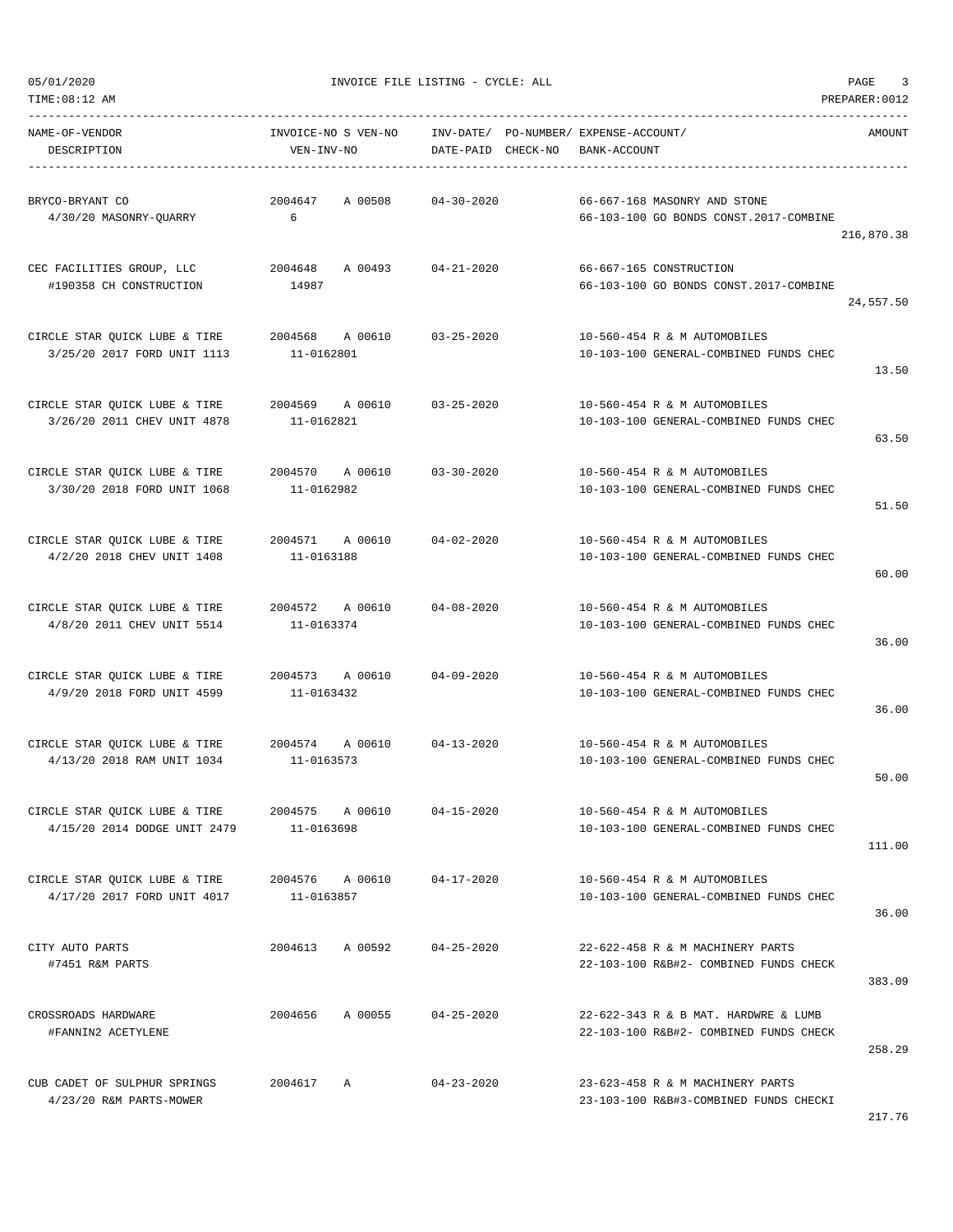TIME:08:12 AM PREPARER:0012 -----------------------------------------------------------------------------------------------------------------------------------

NAME-OF-VENDOR INVOICE-NO S VEN-NO INV-DATE/ PO-NUMBER/ EXPENSE-ACCOUNT/ AMOUNT DESCRIPTION VEN-INV-NO DATE-PAID CHECK-NO BANK-ACCOUNT ----------------------------------------------------------------------------------------------------------------------------------- DODD CITY FIRE DEPARTMENT 2004544 A 00261 04-29-2020 10-543-416 FIRE PROTECTION SERVICE FY20 3RD QTR FIRE PROTECTION 10-103-100 GENERAL-COMBINED FUNDS CHEC 1,750.00 DOUBLE D TRUCK REPAIR 2004614 A 00009 04-23-2020 22-622-458 R & M MACHINERY PARTS 4/23/20 R&M PARTS-92 PTBLT 11480 22-103-100 R&B#2- COMBINED FUNDS CHECK 513.23 ECTOR VOL.FIRE DEPARTMENT 2004545 A 00084 04-29-2020 10-543-416 FIRE PROTECTION SERVICE FY20 3RD QTR FIRE PROTECTION 10-103-100 GENERAL-COMBINED FUNDS CHEC 1,750.00 GAYLON P. RIDDELS LAW FIRM, PC 2004577 A 00512 04-21-2020 10-435-437 ATTORNEY FEES CR-19-27142 SMITH DST CT 10-103-100 GENERAL-COMBINED FUNDS CHEC 2,527.00 GOODMAN-MORRIS, COURTNEY 2004578 A 00459 04-20-2020 10-435-436 ATTORNEY FEES- CPS CASES FA-20-44580 OTIS DST CT 10-103-100 GENERAL-COMBINED FUNDS CHEC 304.00 GOODMAN-MORRIS, COURTNEY 2004579 A 00459 04-20-2020 10-435-436 ATTORNEY FEES- CPS CASES FA-19-44512 TURNER DST CT 10-103-100 GENERAL-COMBINED FUNDS CHEC 216.00 GOODMAN-MORRIS, COURTNEY 2004580 A 00459 04-20-2020 10-435-436 ATTORNEY FEES- CPS CASES FA-19-443290 ARISMENDEZ DST CT 10-103-100 GENERAL-COMBINED FUNDS CHEC 304.00 GOODMAN-MORRIS, COURTNEY 2004581 A 00459 04-20-2020 10-435-436 ATTORNEY FEES- CPS CASES FA-19-44522 RIVERA DST CT 10-103-100 GENERAL-COMBINED FUNDS CHEC 128.00 GT DISTRIBUTORS, INC 2004660 A 00281 04-21-2020 2020000238 10-560-395 UNIFORMS/OTHER #002162 UNIFORMS INV0763440 10-103-100 GENERAL-COMBINED FUNDS CHEC 186.00 GT DISTRIBUTORS, INC 2004661 A 00281 04-23-2020 2020000035 10-560-395 UNIFORMS/OTHER #002162 UNIFORMS INV0763923 10-103-100 GENERAL-COMBINED FUNDS CHEC 144.00 H & G SYSTEMS, L.P. 2004649 A 00507 04-30-2020 66-667-165 CONSTRUCTION 4/30/20 CH CONSTRUCTION 1227 66-103-100 GO BONDS CONST.2017-COMBINE 70,530.85 HONEY GROVE FIRE DEPT. 2004546 A 00194 04-29-2020 10-543-416 FIRE PROTECTION SERVICE FY20 3RD QTR FIRE PROTECTION 10-103-100 GENERAL-COMBINED FUNDS CHEC 1,750.00 KONICA MINOLTA PREMIER FINANCE 2004582 A 00444 04-25-2020 10-590-315 COPIER RENTAL #1284057 COPIER-ENVIRO DEVEL 67805871 10-103-100 GENERAL-COMBINED FUNDS CHEC 73.29 KONICA MINOLTA PREMIER FINANCE 2004583 A 00444 04-25-2020 10-410-315 COPIER RENTAL #1284057 COPIER-CO CT@LAW 67805871 10-103-100 GENERAL-COMBINED FUNDS CHEC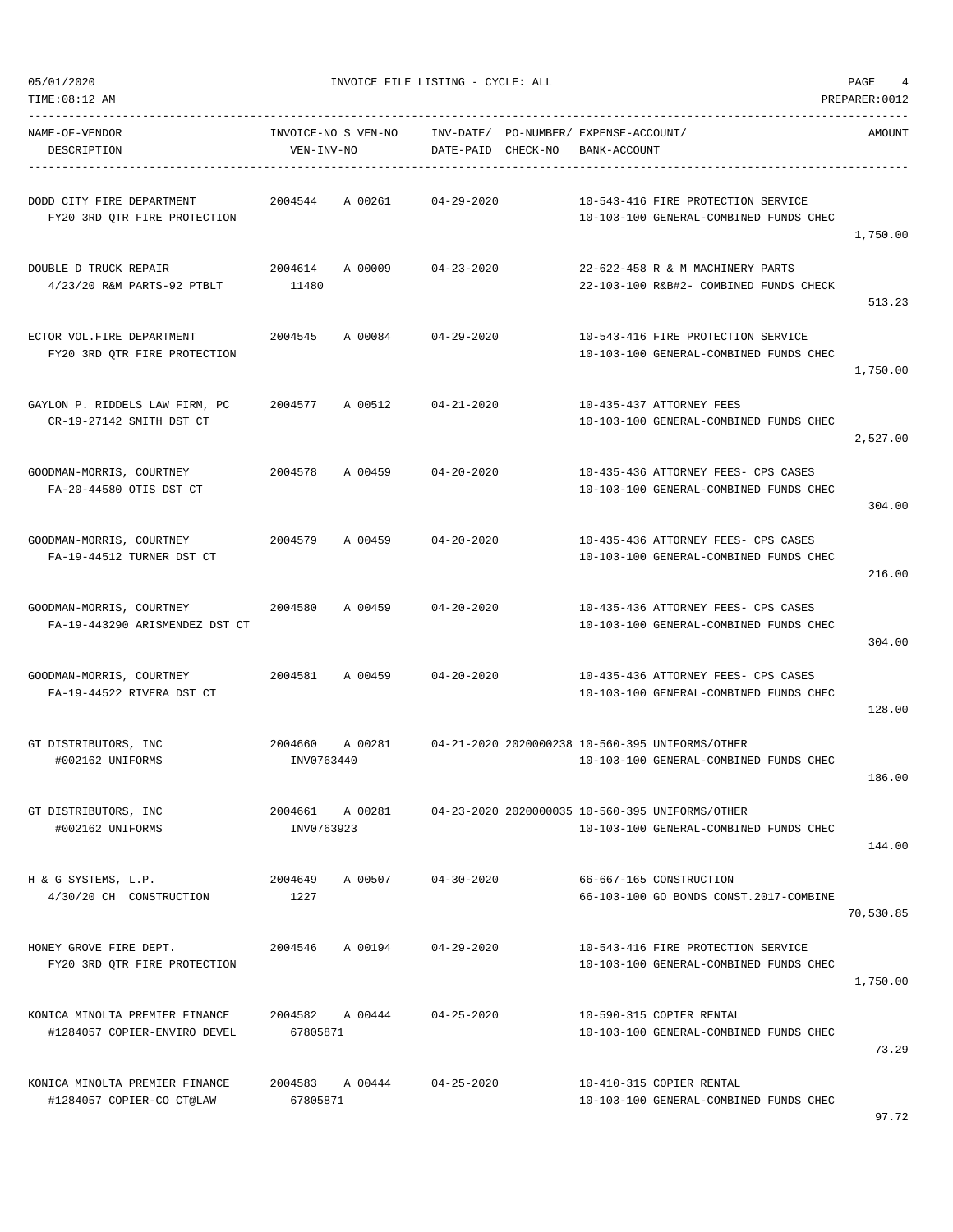TIME:08:12 AM PREPARER:0012 -----------------------------------------------------------------------------------------------------------------------------------

| NAME-OF-VENDOR<br>DESCRIPTION                                            | INVOICE-NO S VEN-NO<br>VEN-INV-NO |         | INV-DATE/<br>DATE-PAID | CHECK-NO | PO-NUMBER/ EXPENSE-ACCOUNT/<br>BANK-ACCOUNT |                                                                               | <b>AMOUNT</b> |
|--------------------------------------------------------------------------|-----------------------------------|---------|------------------------|----------|---------------------------------------------|-------------------------------------------------------------------------------|---------------|
| KONICA MINOLTA PREMIER FINANCE<br>#1284057 COPIER-AUDITOR/CO CLK         | 2004584<br>67805871               | A 00444 | $04 - 25 - 2020$       |          |                                             | 10-510-315 COPIER RENTAL<br>10-103-100 GENERAL-COMBINED FUNDS CHEC            | 314.27        |
| KONICA MINOLTA PREMIER FINANCE<br>#1284057 COPIER-S ANNEX                | 2004585<br>67805871               | A 00444 | $04 - 25 - 2020$       |          |                                             | 10-513-315 COPIER RENTAL<br>10-103-100 GENERAL-COMBINED FUNDS CHEC            | 97.72         |
| KONICA MINOLTA PREMIER FINANCE<br>#1284057 COPIER-TAX ASSESSOR           | 2004586<br>67805871               | A 00444 | $04 - 25 - 2020$       |          |                                             | 10-499-315 COPIER EXPENSE<br>10-103-100 GENERAL-COMBINED FUNDS CHEC           | 89.75         |
| KONICA MINOLTA PREMIER FINANCE<br>#1284057 COPIER-AGRILIFE               | 2004587<br>67805871               | A 00444 | $04 - 25 - 2020$       |          |                                             | 10-665-315 COPIER RENTAL<br>10-103-100 GENERAL-COMBINED FUNDS CHEC            | 89.75         |
| KONICA MINOLTA PREMIER FINANCE<br>#1284057 COPIER-DA                     | 2004588<br>67805871               | A 00444 | $04 - 25 - 2020$       |          |                                             | 10-475-315 COPIER EXPENSE<br>10-103-100 GENERAL-COMBINED FUNDS CHEC           | 101.52        |
| KONICA MINOLTA PREMIER FINANCE<br>#1284057 COPIER-JUV PROB               | 2004589<br>67805871               | A 00444 | $04 - 25 - 2020$       |          |                                             | 10-575-315 COPIER RENTAL<br>10-103-100 GENERAL-COMBINED FUNDS CHEC            | 24.43         |
| LADONIA VOL. FIRE DEPT.<br>FY20 3RD QTR FIRE PROTECTION                  | 2004547                           | A 00109 | $04 - 29 - 2020$       |          |                                             | 10-543-416 FIRE PROTECTION SERVICE<br>10-103-100 GENERAL-COMBINED FUNDS CHEC  | 1,750.00      |
| LAFUENTE FRAMING LLC<br>4/20/20 CH CONSTRUCTION                          | 2004650<br>004                    | A 00501 | $04 - 20 - 2020$       |          |                                             | 66-667-165 CONSTRUCTION<br>66-103-100 GO BONDS CONST.2017-COMBINE             | 19,885.95     |
| LAW OFFICE OF MYLES PORTER, P.C.<br>50365 WILBURN CO CT@LAW              | 2004592                           | A 00649 | $04 - 17 - 2020$       |          |                                             | 10-410-424 INDIGENT ATTORNEY FEES<br>10-103-100 GENERAL-COMBINED FUNDS CHEC   | 300.00        |
| LEONARD, CITY OF<br>FY20 3RD QTR FIRE PROTECTION                         | 2004548                           | A 00048 | $04 - 29 - 2020$       |          |                                             | 10-543-416 FIRE PROTECTION SERVICE<br>10-103-100 GENERAL-COMBINED FUNDS CHEC  | 1,750.00      |
| LEONARD, CITY OF<br>#0828 PCT 2 WATER/SEWER/TRASH                        | 2004657                           | A 00048 | $04 - 24 - 2020$       |          |                                             | 22-622-442 UTILITY WATER<br>22-103-100 R&B#2- COMBINED FUNDS CHECK            | 80.96         |
| MCCRAW MATERIALS<br>$4/24/20$ ROCK & GRAVEL                              | 2004618 A 00095<br>27222          |         | $04 - 24 - 2020$       |          |                                             | 23-623-341 R & B MAT. ROCK & GRAVEL<br>23-103-100 R&B#3-COMBINED FUNDS CHECKI | 8,881.60      |
| MIEARS, STEVEN R.<br>FA-19-44015 MADEIRA DST CT                          | 2004590 A 00337                   |         | 04-15-2020             |          |                                             | 10-435-436 ATTORNEY FEES- CPS CASES<br>10-103-100 GENERAL-COMBINED FUNDS CHEC | 2,075.00      |
| N-TEX SAND & GRAVEL OPERATING, LLC 2004605 A 00429<br>#FAN ROCK & GRAVEL | 13862                             |         | $04 - 16 - 2020$       |          |                                             | 21-621-341 R & B MAT. ROCK & GRAVEL<br>21-103-100 R&B#1-COMBINED FUNDS CHECKI | 715.50        |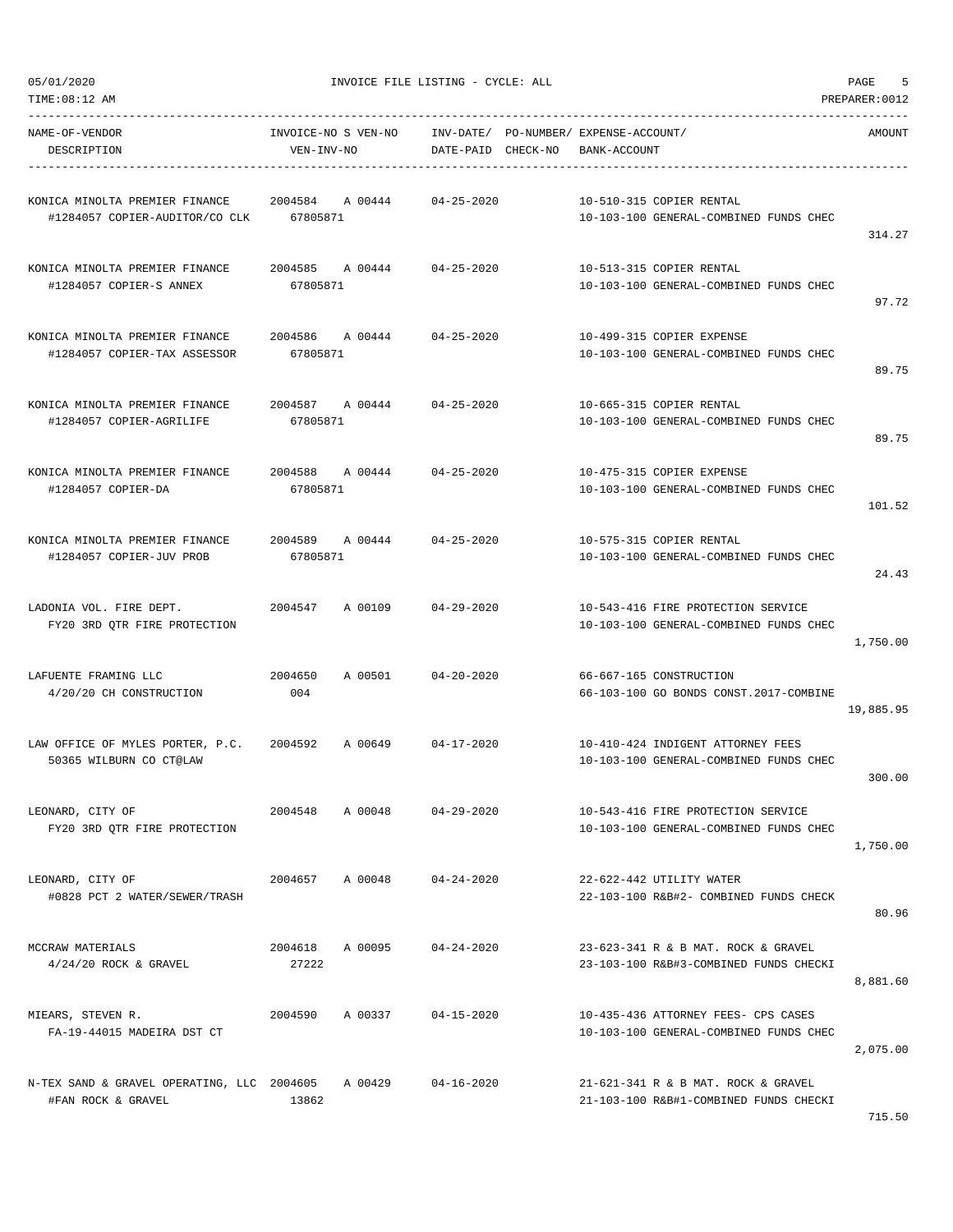|  | 05/01/2020 |
|--|------------|
|  |            |

| TIME:08:12 AM                                                               |                                   |         |                    |                                                       |                                                                                            | PREPARER: 0012 |
|-----------------------------------------------------------------------------|-----------------------------------|---------|--------------------|-------------------------------------------------------|--------------------------------------------------------------------------------------------|----------------|
| NAME-OF-VENDOR<br>DESCRIPTION                                               | INVOICE-NO S VEN-NO<br>VEN-INV-NO |         | DATE-PAID CHECK-NO | INV-DATE/ PO-NUMBER/ EXPENSE-ACCOUNT/<br>BANK-ACCOUNT |                                                                                            | AMOUNT         |
| N-TEX SAND & GRAVEL OPERATING, LLC 2004606<br>#FAN ROCK & GRAVEL            | 13898                             | A 00429 | $04 - 23 - 2020$   |                                                       | 21-621-341 R & B MAT. ROCK & GRAVEL<br>21-103-100 R&B#1-COMBINED FUNDS CHECKI              | 1,801.80       |
| N-TEX SAND & GRAVEL OPERATING, LLC 2004607<br>#FAN ROCK & GRAVEL            | 13906                             | A 00429 | 04-23-2020         |                                                       | 21-621-341 R & B MAT, ROCK & GRAVEL<br>21-103-100 R&B#1-COMBINED FUNDS CHECKI              | 670.20         |
| N-TEX SAND & GRAVEL OPERATING, LLC 2004608<br>#FAN ROCK & GRAVEL            | 13887                             | A 00429 | $04 - 23 - 2020$   |                                                       | 21-621-341 R & B MAT. ROCK & GRAVEL<br>21-103-100 R&B#1-COMBINED FUNDS CHECKI              | 3,947.90       |
| OFFICE DEPOT<br>#29023460 Copier Paper                                      | 2004662 A 00216<br>478960643001   |         |                    |                                                       | 04-20-2020 2020000264 10-510-310 OFFICE SUPPLIES<br>10-103-100 GENERAL-COMBINED FUNDS CHEC | 89.97          |
| OFFICE DEPOT<br>#29023460 Dividers                                          | 2004663<br>482621733001           | A 00216 |                    |                                                       | 04-24-2020 2020000270 10-510-310 OFFICE SUPPLIES<br>10-103-100 GENERAL-COMBINED FUNDS CHEC | 59.67          |
| PARIS ALTERNATOR & STARTER SERV.<br>4/24/20 R&M PARTS-MOWER                 | 2004619<br>468628                 | A 00693 | $04 - 24 - 2020$   |                                                       | 23-623-458 R & M MACHINERY PARTS<br>23-103-100 R&B#3-COMBINED FUNDS CHECKI                 | 130.00         |
| PAT'S PUMP SERVICE<br>#712 PORTA-POTTY RENTAL                               | 2004651<br>1641                   | A 00469 | $04 - 15 - 2020$   |                                                       | 66-667-165 CONSTRUCTION<br>66-103-100 GO BONDS CONST.2017-COMBINE                          | 490.00         |
| PERKINS, J. DANIEL<br>FA-19-44522 RIVERA DST CT                             | 2004591                           | A 00589 | $04 - 17 - 2020$   |                                                       | 10-435-436 ATTORNEY FEES- CPS CASES<br>10-103-100 GENERAL-COMBINED FUNDS CHEC              | 314.50         |
| PRICE PROCTOR & ASSOC LLP<br>CR-19-27195 PROF SVC                           | 2004593<br>5041                   | A 00831 | $04 - 03 - 2020$   |                                                       | 10-435-442 OTHER PROFESSIONAL SERV.<br>10-103-100 GENERAL-COMBINED FUNDS CHEC              | 900.00         |
| PRODUCTIVITY PLUS ACCOUNT<br>#5043 9311 2500 9054 R&M PARTS-ASCO PS01491321 | 2004620                           | A 00806 | $04 - 21 - 2020$   |                                                       | 23-623-458 R & M MACHINERY PARTS<br>23-103-100 R&B#3-COMBINED FUNDS CHECKI                 | 1,200.60       |
| R.K. HALL, LLC<br>#1476 OIL SAND                                            | 2004609 A 00638<br>233439         |         | $04 - 07 - 2020$   |                                                       | 21-621-344 R & B MAT ASPHALT /RD OIL<br>21-103-100 R&B#1-COMBINED FUNDS CHECKI             | 2,007.62       |
| R.K. HALL, LLC<br>#1476 OIL SAND                                            | 2004610 A 00638<br>234508         |         | $04 - 15 - 2020$   |                                                       | 21-621-344 R & B MAT ASPHALT /RD OIL<br>21-103-100 R&B#1-COMBINED FUNDS CHECKI             | 1,858.88       |
| R.K. HALL, LLC<br>#1474 ROCK & GRAVEL                                       | 2004621 A 00638<br>232836         |         | $04 - 02 - 2020$   |                                                       | 23-623-341 R & B MAT. ROCK & GRAVEL<br>23-103-100 R&B#3-COMBINED FUNDS CHECKI              | 1,048.74       |
| R.K. HALL, LLC<br>#1474 ROCK & GRAVEL                                       | 2004622 A 00638<br>233322         |         | $04 - 06 - 2020$   |                                                       | 23-623-341 R & B MAT. ROCK & GRAVEL<br>23-103-100 R&B#3-COMBINED FUNDS CHECKI              |                |

1,264.82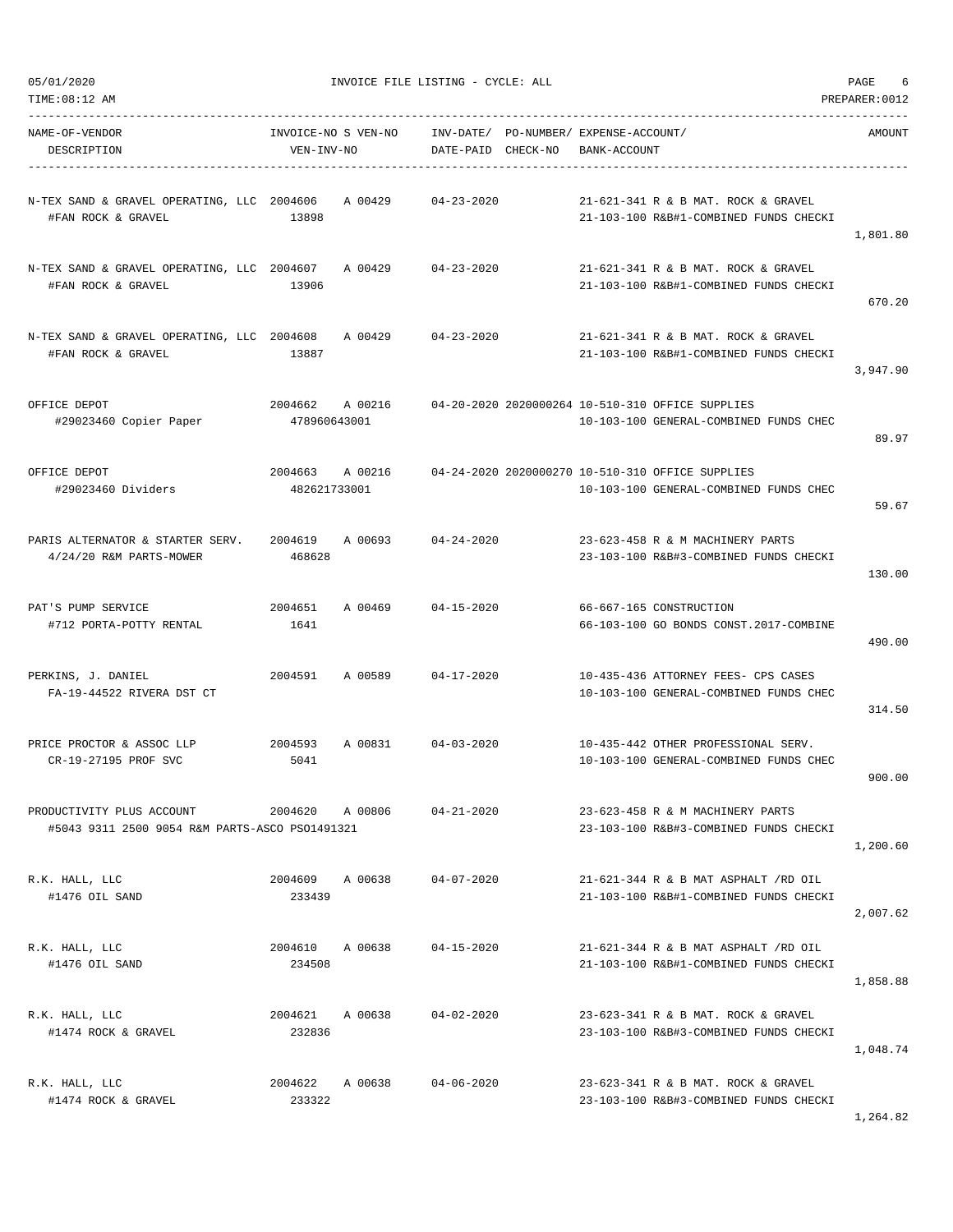TIME:08:12 AM PREPARER:0012

05/01/2020 INVOICE FILE LISTING - CYCLE: ALL PAGE 7

| NAME-OF-VENDOR<br>DESCRIPTION                                    | INVOICE-NO S VEN-NO<br>VEN-INV-NO       | INV-DATE/ PO-NUMBER/ EXPENSE-ACCOUNT/<br>DATE-PAID CHECK-NO BANK-ACCOUNT |                                                                                             | AMOUNT   |
|------------------------------------------------------------------|-----------------------------------------|--------------------------------------------------------------------------|---------------------------------------------------------------------------------------------|----------|
| R.K. HALL, LLC<br>#1474 ROCK & GRAVEL                            | 2004623 A 00638<br>234324               | $04 - 13 - 2020$                                                         | 23-623-341 R & B MAT. ROCK & GRAVEL<br>23-103-100 R&B#3-COMBINED FUNDS CHECKI               | 1,253.94 |
| R.K. HALL, LLC<br>#1474 ROCK & GRAVEL                            | 2004624 A 00638 04-14-2020<br>234359    |                                                                          | 23-623-341 R & B MAT. ROCK & GRAVEL<br>23-103-100 R&B#3-COMBINED FUNDS CHECKI               | 614.98   |
| R.K. HALL, LLC<br>#1474 ROCK & GRAVEL                            | 2004625 A 00638 04-15-2020<br>234637    |                                                                          | 23-623-341 R & B MAT. ROCK & GRAVEL<br>23-103-100 R&B#3-COMBINED FUNDS CHECKI               | 846.70   |
| R.K. HALL, LLC<br>#1474 ROCK & GRAVEL                            | 2004626 A 00638 04-16-2020<br>234924    |                                                                          | 23-623-341 R & B MAT. ROCK & GRAVEL<br>23-103-100 R&B#3-COMBINED FUNDS CHECKI               | 1,261.92 |
| R.K. HALL, LLC<br>#1474 ROCK & GRAVEL                            | 2004627 A 00638 04-20-2020<br>235461    |                                                                          | 23-623-341 R & B MAT. ROCK & GRAVEL<br>23-103-100 R&B#3-COMBINED FUNDS CHECKI               | 1,256.14 |
| R.K. HALL, LLC<br>#1474 ROCK & GRAVEL                            | 2004628 A 00638 04-21-2020<br>235497    |                                                                          | 23-623-341 R & B MAT. ROCK & GRAVEL<br>23-103-100 R&B#3-COMBINED FUNDS CHECKI               | 411.74   |
| R.K. HALL, LLC<br>#1474 ROCK & GRAVEL                            | 2004629 A 00638 04-21-2020<br>236055    |                                                                          | 23-623-341 R & B MAT. ROCK & GRAVEL<br>23-103-100 R&B#3-COMBINED FUNDS CHECKI               | 205.96   |
| R.K. HALL, LLC<br>#1474 ROCK & GRAVEL                            | 2004630 A 00638 04-22-2020<br>235821    |                                                                          | 23-623-341 R & B MAT. ROCK & GRAVEL<br>23-103-100 R&B#3-COMBINED FUNDS CHECKI               | 1,256.82 |
| R.K. HALL, LLC<br>#1474 ROCK & GRAVEL                            | 2004631 A 00638 04-23-2020<br>235851    |                                                                          | 23-623-341 R & B MAT. ROCK & GRAVEL<br>23-103-100 R&B#3-COMBINED FUNDS CHECKI               | 1,249.68 |
| RANDOLPH VOL. FIRE DEPT.<br>FY20 3RD QTR FIRE PROTECTION         | 2004549<br>A 00139                      | $04 - 29 - 2020$                                                         | 10-543-416 FIRE PROTECTION SERVICE<br>10-103-100 GENERAL-COMBINED FUNDS CHEC                | 1,750.00 |
| RAVENNA VOL. FIRE DEPT.<br>FY20 3RD QTR FIRE PROTECTION          | A 00094<br>2004550                      | $04 - 29 - 2020$                                                         | 10-543-416 FIRE PROTECTION SERVICE<br>10-103-100 GENERAL-COMBINED FUNDS CHEC                | 1,750.00 |
| RECOVERY HEALTHCARE CORPORATION<br>#2079425200 S. SHILLING SCRAM | 2004594 A 00383<br>9362419/9362420/9366 | $04 - 09 - 2020$                                                         | 10-435-352 GPS/SCRAM MONITORS<br>10-103-100 GENERAL-COMBINED FUNDS CHEC                     | 1,155.00 |
| REINERT PAPER & CHEMICAL CENTER<br>#FANNI100 Disinfectant        | 2004664<br>A 00478<br>409180-1          |                                                                          | 04-28-2020 2020000282 10-518-332 JANITOR SUPPLIES<br>10-103-100 GENERAL-COMBINED FUNDS CHEC | 39.48    |
| ROAR POSTAL SUPPLIES<br>4/27/20Postage Machine Ink               | 2004665<br>A 00546<br>2020-1017         |                                                                          | 04-27-2020 2020000268 10-510-311 POSTAL EXPENSE<br>10-103-100 GENERAL-COMBINED FUNDS CHEC   | 165.88   |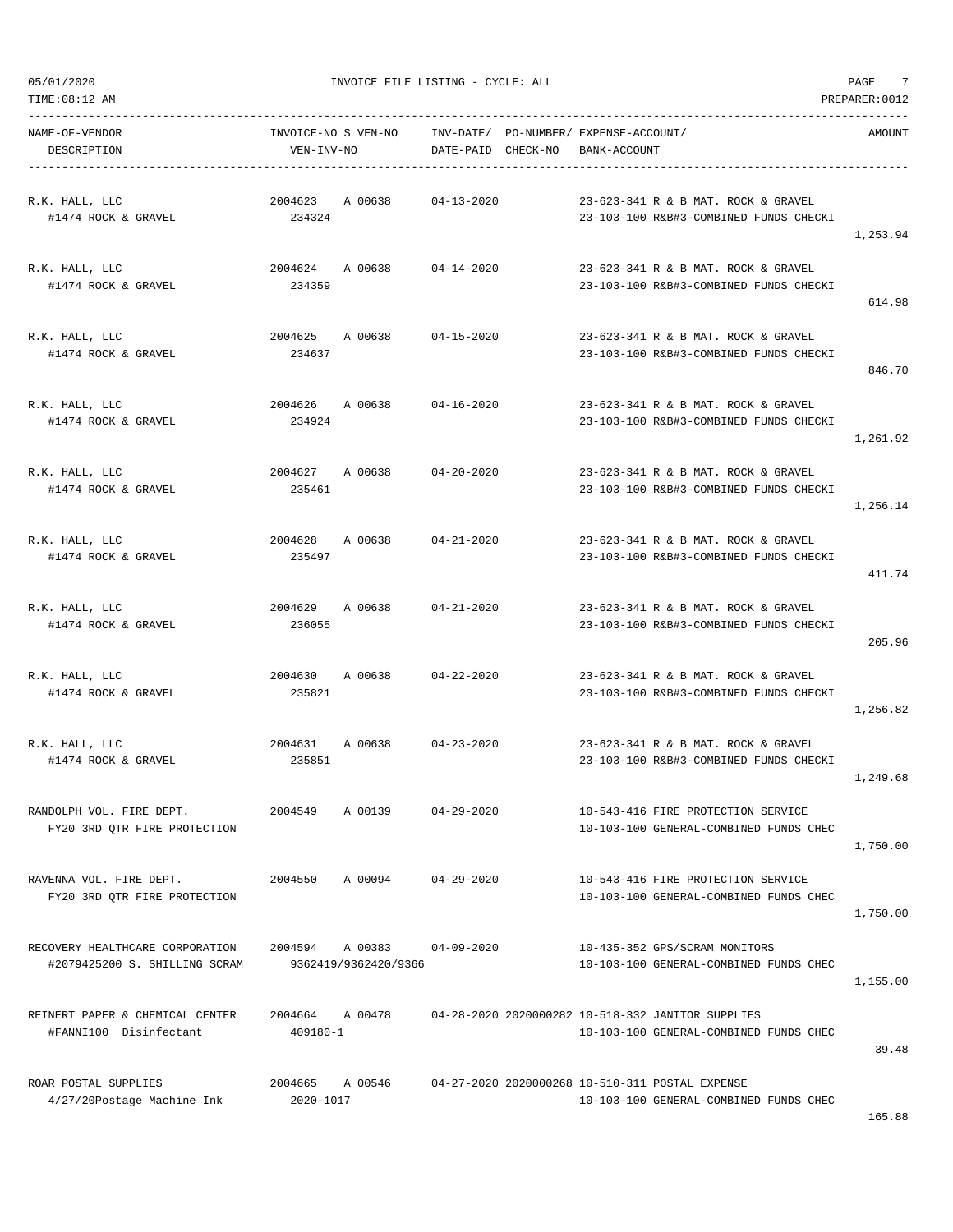| NAME-OF-VENDOR<br>DESCRIPTION                                                | INVOICE-NO S VEN-NO<br>VEN-INV-NO | INV-DATE/ PO-NUMBER/ EXPENSE-ACCOUNT/<br>DATE-PAID CHECK-NO | BANK-ACCOUNT                                                                                                                                          | AMOUNT     |
|------------------------------------------------------------------------------|-----------------------------------|-------------------------------------------------------------|-------------------------------------------------------------------------------------------------------------------------------------------------------|------------|
| SAGE CONCRETE, LLC<br>#1907 4/30/20 CH CONSTRUCTION                          | A 00496<br>2004652<br>156         | 04-30-2020                                                  | 66-667-165 CONSTRUCTION<br>66-103-100 GO BONDS CONST.2017-COMBINE                                                                                     | 195,349.07 |
| SANITATION SOLUTIONS, INC. 2004611 A 00349 04-25-2020<br>#194746 PCT 2 TRASH | 04P00590                          |                                                             | 21-621-443 TRASH DUMPSTER PICKUP<br>21-103-100 R&B#1-COMBINED FUNDS CHECKI                                                                            | 82.32      |
| SANITATION SOLUTIONS, INC.<br>#194564 PCT 3 TRASH                            | 2004632<br>04P00591               | A 00349 04-25-2020                                          | 23-623-443 TRASH DUMPSTER PICKUP<br>23-103-100 R&B#3-COMBINED FUNDS CHECKI                                                                            | 82.32      |
| SANSOM'S TRUCK PARTS<br>$4/2/20$ R&M PARTS                                   | 2004633<br>60084                  | A 00191 04-02-2020                                          | 23-623-458 R & M MACHINERY PARTS<br>23-103-100 R&B#3-COMBINED FUNDS CHECKI                                                                            | 999.69     |
| SANSOM'S TRUCK PARTS<br>4/16/20 R&M PARTS-INTL MOTOR                         | 2004653<br>60126                  | A 00191 04-16-2020                                          | 82-626-458 R & M MACHINERY PARTS<br>82-103-100 LAKE PCT 3-COMBINED FUNDS C                                                                            | 29,391.19  |
| SAVOY FIRE DEPARTMENT<br>FY20 3RD QTR FIRE PROTECTION                        | 2004551                           | A 00071 04-29-2020                                          | 10-543-416 FIRE PROTECTION SERVICE<br>10-103-100 GENERAL-COMBINED FUNDS CHEC                                                                          | 1,750.00   |
| #3001172 MS Office Standard                                                  | GB00367401                        |                                                             | SHI GOVERNMENT SOLUTIONS, INC. 2004666 A 00494 04-28-2020 2020000278 10-503-576 COUNTY COMPUTER REPLACEMENT<br>10-103-100 GENERAL-COMBINED FUNDS CHEC | 790.77     |
| SOLOMON, AMANDA<br>FA-19-44312 WILMETH DST CT                                | 2004595<br>A 00801                | 04-17-2020                                                  | 10-435-436 ATTORNEY FEES- CPS CASES<br>10-103-100 GENERAL-COMBINED FUNDS CHEC                                                                         | 1,748.00   |
| SOLOMON, AMANDA<br>FA-19-44526 TURNER DST CT                                 | 2004596<br>A 00801                | 04-17-2020                                                  | 10-435-436 ATTORNEY FEES- CPS CASES<br>10-103-100 GENERAL-COMBINED FUNDS CHEC                                                                         | 598.50     |
| SOUTHERN TIRE MART, LLC<br>#214560 3 Tires - F425214                         | 2004615<br>A 00596<br>4170017670  |                                                             | 04-23-2020 2020000265 22-622-459 R & M MACH. TIRES & TUBES<br>22-103-100 R&B#2- COMBINED FUNDS CHECK                                                  | 1,494.99   |
| SOUTHERN TIRE MART, LLC<br>#214560 2 Tires                                   | 2004637 A 00596<br>4170017539     |                                                             | 04-16-2020 2020000256 24-624-459 R & M MACH. TIRES & TUBES<br>24-103-100 R&B#4- COMBINED FUNDS CHECK                                                  | 714.00     |
| SPRINT<br>#700059508 INTERNET                                                | 2004597 A 00465<br>700059508-023  | $04 - 20 - 2020$                                            | 10-560-444 INTERNET SERVICE<br>10-103-100 GENERAL-COMBINED FUNDS CHEC                                                                                 | 149.08     |
| SUSAN E. CARTER ATTORNEY AT LAW<br>50102 DELANEY CO CT@LAW                   | A 00606<br>2004654                | 04-29-2020                                                  | 10-410-424 INDIGENT ATTORNEY FEES<br>10-103-100 GENERAL-COMBINED FUNDS CHEC                                                                           | 300.00     |
| SUSAN E. CARTER ATTORNEY AT LAW<br>50086 GARZA CO CT@LAW                     | 2004655 A 00606                   | $04 - 29 - 2020$                                            | 10-410-424 INDIGENT ATTORNEY FEES<br>10-103-100 GENERAL-COMBINED FUNDS CHEC                                                                           | 200 00     |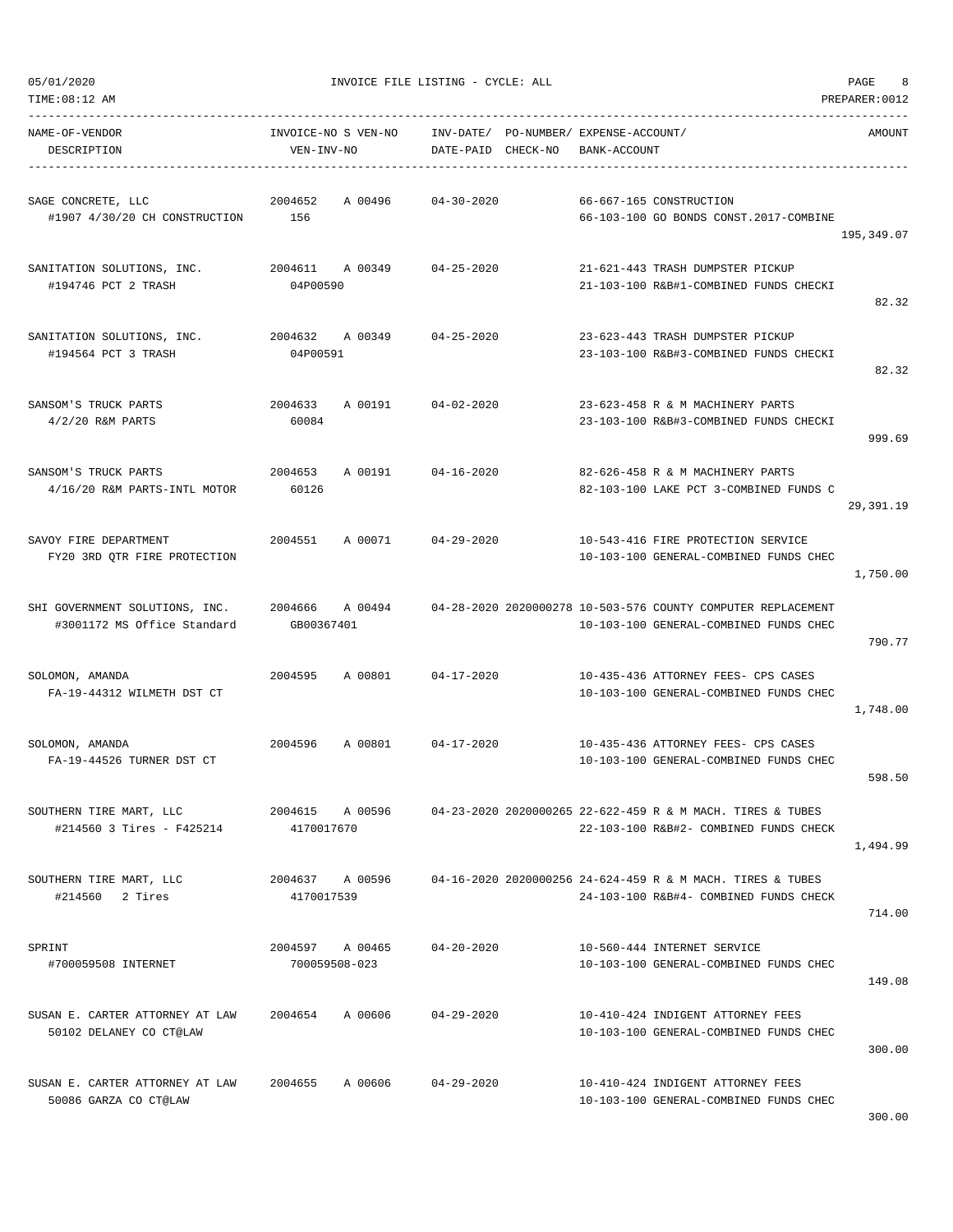| NAME-OF-VENDOR<br>DESCRIPTION                                         | VEN-INV-NO                    | INVOICE-NO S VEN-NO        | DATE-PAID CHECK-NO | INV-DATE/ PO-NUMBER/ EXPENSE-ACCOUNT/<br>BANK-ACCOUNT                          | AMOUNT    |
|-----------------------------------------------------------------------|-------------------------------|----------------------------|--------------------|--------------------------------------------------------------------------------|-----------|
| TELEPHONE VOL. FIRE DEPT.<br>FY20 3RD QTR FIRE PROTECTION             | 2004552                       | A 00608                    | 04-29-2020         | 10-543-416 FIRE PROTECTION SERVICE<br>10-103-100 GENERAL-COMBINED FUNDS CHEC   | 1,750.00  |
| THE FANNIN COUNTY LEADER<br>4/28/20 VEHICLE MAINT.&MAJOR              |                               | 2004598 A 00627 04-28-2020 |                    | 10-560-430 BIDS AND NOTICES<br>10-103-100 GENERAL-COMBINED FUNDS CHEC          | 286.20    |
| THE FANNIN COUNTY LEADER<br>4/28/20 LAKE-PUBLIC HEARINGS              | 2004599                       | A 00627                    | $04 - 28 - 2020$   | 10-409-430 BIDS & NOTICES<br>10-103-100 GENERAL-COMBINED FUNDS CHEC            | 311.55    |
| THE FANNIN COUNTY LEADER<br>4/28/20 ASPHALT BIDS                      |                               | 2004612 A 00627            | 04-28-2020         | 21-621-430 BIDS, NOTICES & PERMITS<br>21-103-100 R&B#1-COMBINED FUNDS CHECKI   | 27.52     |
| THE FANNIN COUNTY LEADER<br>4/28/20 ASPHALT BIDS                      |                               | 2004616 A 00627 04-28-2020 |                    | 22-622-430 BIDS, NOTICES & PERMITS<br>22-103-100 R&B#2- COMBINED FUNDS CHECK   | 27.52     |
| THE FANNIN COUNTY LEADER<br>4/28/20 ASPHALT BIDS                      | 2004634                       | A 00627 04-28-2020         |                    | 23-623-430 BIDS, NOTICES & PERMITS<br>23-103-100 R&B#3-COMBINED FUNDS CHECKI   | 27.52     |
| THE FANNIN COUNTY LEADER<br>4/28/20 WHEEL LOADER BID                  |                               | 2004635 A 00627 04-28-2020 |                    | 23-623-430 BIDS, NOTICES & PERMITS<br>23-103-100 R&B#3-COMBINED FUNDS CHECKI   | 101.82    |
| THE FANNIN COUNTY LEADER<br>4/28/20 ASPHALT BIDS                      |                               | 2004638 A 00627 04-28-2020 |                    | 24-624-430 BIDS, NOTICES & PERMITS<br>24-103-100 R&B#4- COMBINED FUNDS CHECK   | 27.52     |
| TRENTON FIRE DEPARTMENT<br>FY20 3RD QTR FIRE PROTECTION               | 2004553                       | A 00155 04-29-2020         |                    | 10-543-416 FIRE PROTECTION SERVICE<br>10-103-100 GENERAL-COMBINED FUNDS CHEC   | 1,750.00  |
| TRI-COUNTY SR NUTRITION PROJECT INC 2004600<br>FY20 ANNUAL ALLOCATION |                               | A 00351                    | $04 - 22 - 2020$   | 10-640-416 TRI-COUNTY SNAP<br>10-103-100 GENERAL-COMBINED FUNDS CHEC           | 2.103.00  |
| TYLER TECHNOLOGIES, INC.<br>#45205 FINANCIALS SAAS                    | 2004601 A 00310<br>025-293395 |                            | $04 - 15 - 2020$   | 10-510-453 COMPUTER SOFTWARE MAINTEN<br>10-103-100 GENERAL-COMBINED FUNDS CHEC | 65.00     |
| TYLER TECHNOLOGIES, INC.<br>#45205 FINANCIALS SAAS                    | 2004602 A 00310<br>025-292761 |                            | $04 - 08 - 2020$   | 10-510-453 COMPUTER SOFTWARE MAINTEN<br>10-103-100 GENERAL-COMBINED FUNDS CHEC | 195.00    |
| UPRIGHT INDUSTRIAL GROUP, INC<br>4/16/20 SCAFFOLD 4/2-29/20           | 2004667<br>2656               | A 00521                    | 04-16-2020         | 66-667-165 CONSTRUCTION<br>66-103-100 GO BONDS CONST.2017-COMBINE              | 21,146.00 |
| WOODSON, MARY ANN CSR, RPR<br>4/27/20 CR-19-26934 APPEAL TRANSCRI     | 2004603                       | A 00486                    | $04 - 27 - 2020$   | 10-435-434 APPEAL COURT TRANSCRIPTS<br>10-103-100 GENERAL-COMBINED FUNDS CHEC  |           |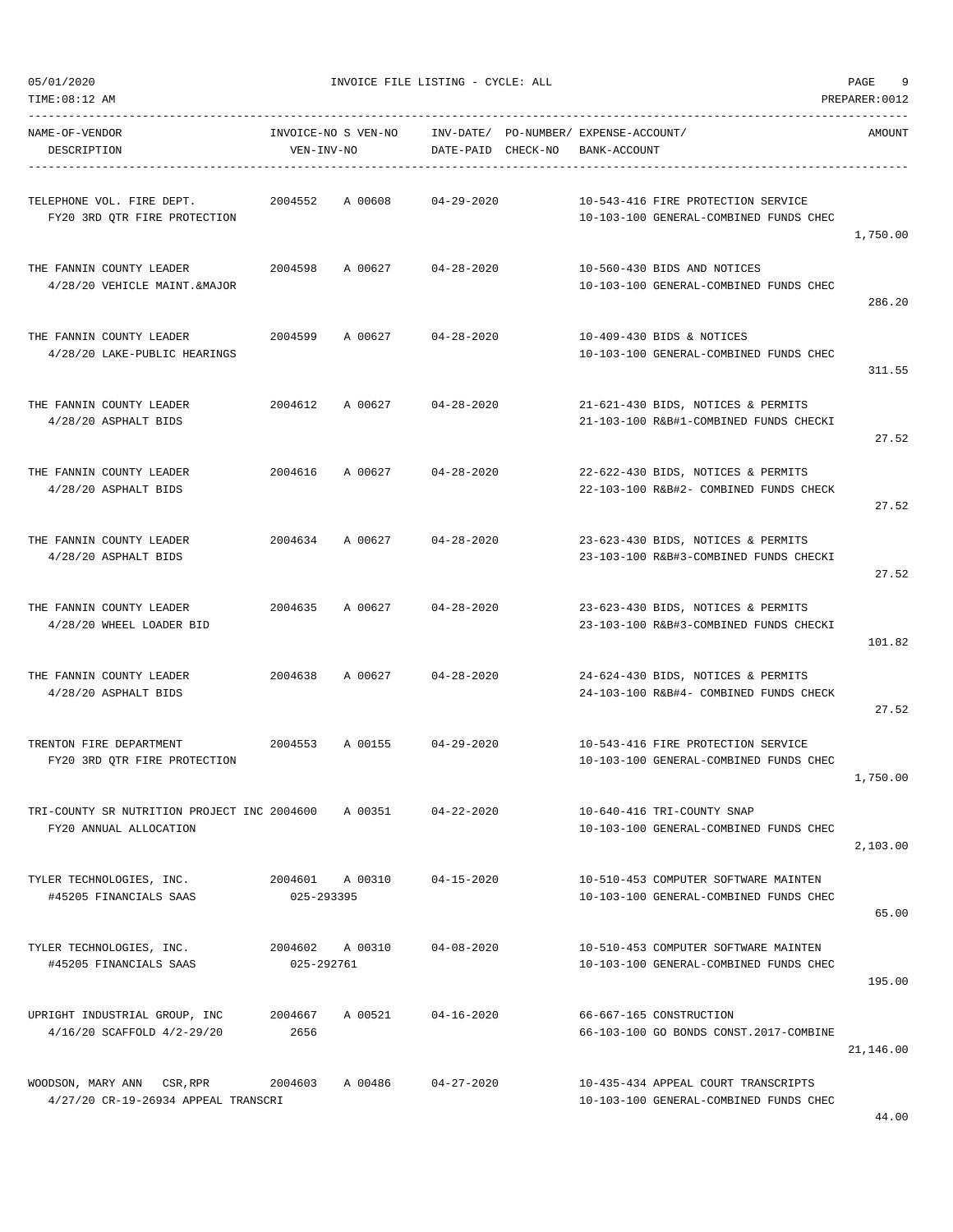| TIME:08:12 AM                  |                                   |         |                        |          |                                             | PREPARER: 0012 |
|--------------------------------|-----------------------------------|---------|------------------------|----------|---------------------------------------------|----------------|
| NAME-OF-VENDOR<br>DESCRIPTION  | INVOICE-NO S VEN-NO<br>VEN-INV-NO |         | INV-DATE/<br>DATE-PAID | CHECK-NO | PO-NUMBER/ EXPENSE-ACCOUNT/<br>BANK-ACCOUNT | AMOUNT         |
| WOODSON, MARY ANN<br>CSR, RPR  | 2004604                           | A 00486 | $04 - 23 - 2020$       |          | 10-435-438 COURT REPORTER EXPENSE           |                |
| 4/23/20 CR-18-26816 TRANSCRIPT |                                   |         |                        |          | 10-103-100 GENERAL-COMBINED FUNDS CHEC      |                |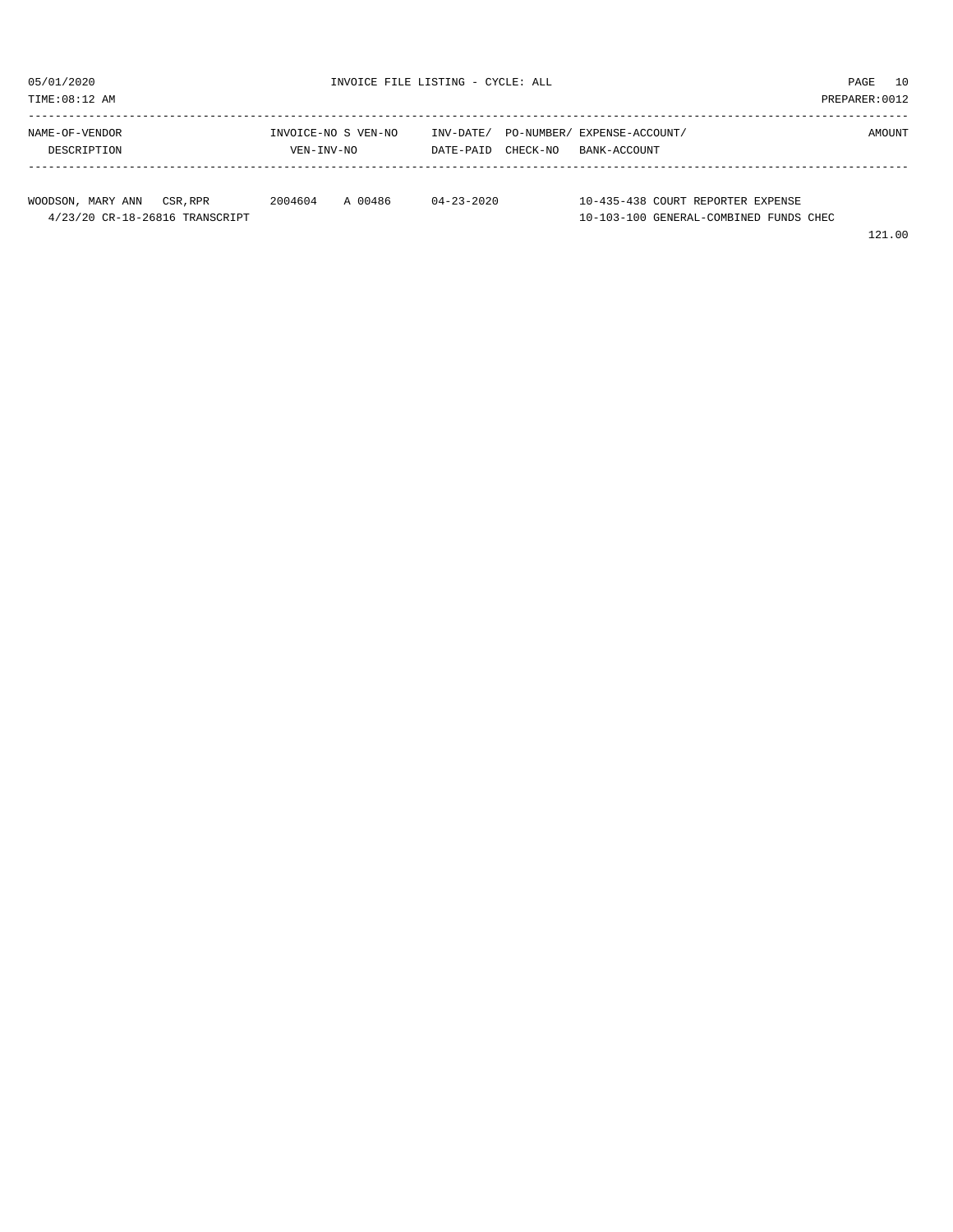| TIME: 08:12 AM                      |                |                     |             |                     |             |                     |              | PREPARER: 0012      |
|-------------------------------------|----------------|---------------------|-------------|---------------------|-------------|---------------------|--------------|---------------------|
| FUND<br>FD                          |                | ***** PENDING ***** |             | ****** PATD ******* |             | **** CANCELLED **** |              | ****** TOTAL ****** |
| DESCRIPTION<br>NO.                  | COUNT          | AMOUNT              | COUNT       | AMOUNT              | COUNT       | AMOUNT              | COUNT        | AMOUNT              |
|                                     |                |                     |             |                     |             |                     |              |                     |
| REPORT TOTALS BY FUND               |                |                     |             |                     |             |                     |              |                     |
| 010 GENERAL FUND                    | 75             | 44,358.67           | 0           | 0.00                | $\Omega$    | 0.00                | 75           | 44,358.67           |
| 020 COUNTY OFFICES REC.MNGMT.       | $\overline{4}$ | 199.80              | 0           | 0.00                | 0           | 0.00                | 4            | 199.80              |
| 021 FANNIN CO. R & B #1 FUND        | 8              | 11, 111.74          | $\mathbf 0$ | 0.00                | $\mathbf 0$ | 0.00                | 8            | 11, 111.74          |
| 022 FANNIN CO. R & B #2 FUND        | 6              | 2,758.08            | $\mathbf 0$ | 0.00                | $\mathbf 0$ | 0.00                | 6            | 2,758.08            |
| 023 FANNIN CO. R & B #3 FUND        | 19             | 22, 312.75          | $\mathbf 0$ | 0.00                | $\Omega$    | 0.00                | 19           | 22, 312.75          |
| 024 FANNIN CO. R & B #4 FUND        | 3              | 791.34              | 0           | 0.00                | $\Omega$    | 0.00                | 3            | 791.34              |
| 066 2017 GO BONDS-CONSTRUCTION FUND | 11             | 795,781.35          | 0           | 0.00                | 0           | 0.00                | 11           | 795,781.35          |
| 082 LAKE ROAD IMPACT FUND PCT.3     | $\mathbf{1}$   | 29,391.19           | $\mathbf 0$ | 0.00                | $\mathbf 0$ | 0.00                | $\mathbf{1}$ | 29,391.19           |
| GRAND TOTALS                        | 127            | 906,704.92          | 0           | 0.00                | 0           | 0.00                | 127          | 906,704.92          |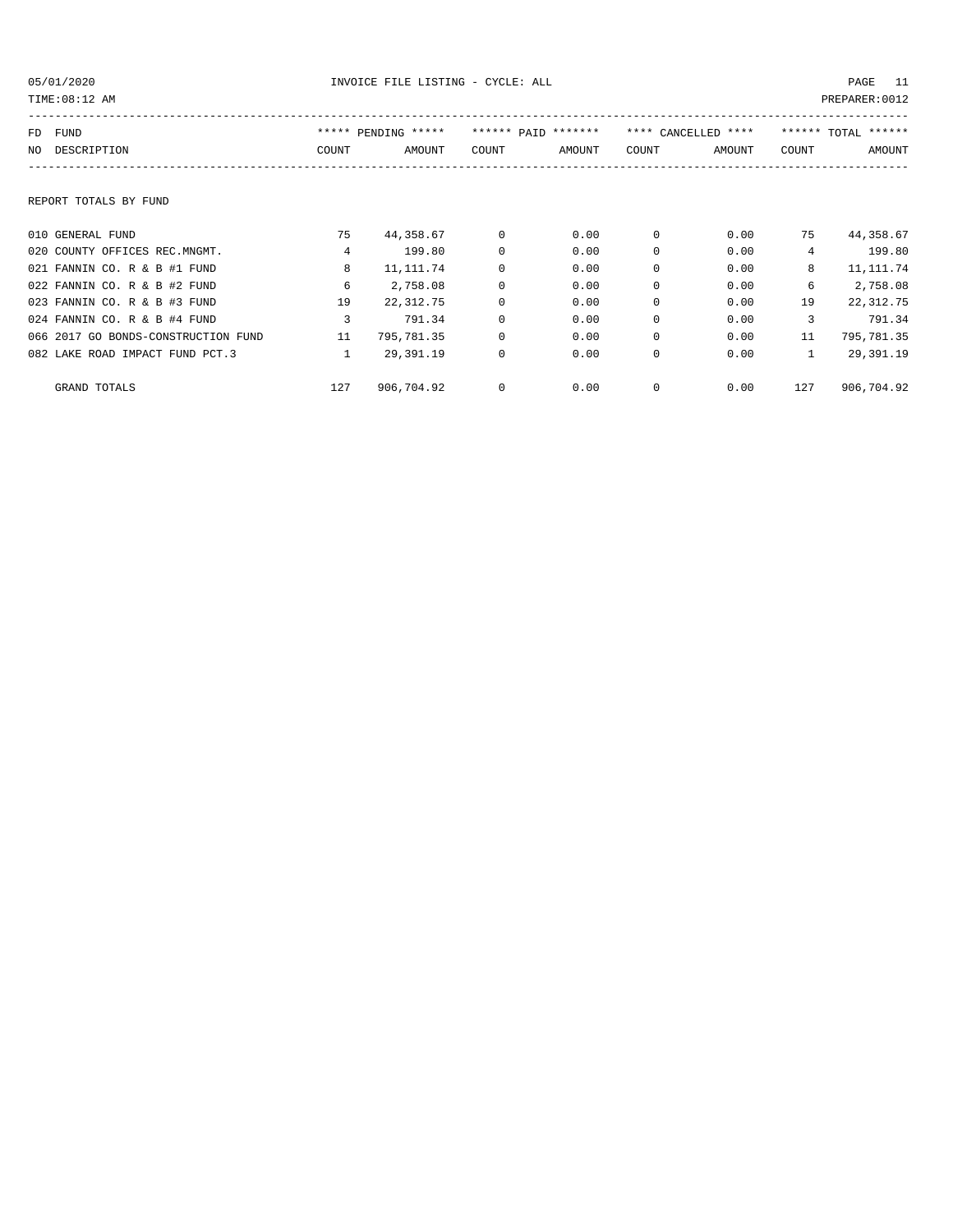#### FANNIN COUNTY

### TEXNET ELECTRONIC FUNDS **TRANSFER**

### CIVIL FEES

| Report for quarter ending       | 3-31-2020             |
|---------------------------------|-----------------------|
| <b>Due Date</b>                 | 4-30-2020             |
| <b>Total Amount Due</b>         | 513.023.42            |
| <b>Date Transaction Entered</b> | 4-27-2020             |
| <b>Settlement Date</b>          | 4-29-2020             |
| <b>Trace Number</b>             | 36923435              |
| <b>Entered By</b>               | <b>Sherry Zindars</b> |
| <b>Approved By:</b>             | $\Lambda$ $\Lambda$   |

Crie K  $\frac{\mu}{\cap}$ 

County Auditor

 $\sim$   $\sim$ 

County Treasurer

This needs to go to the County Clerk to be filed with the bills.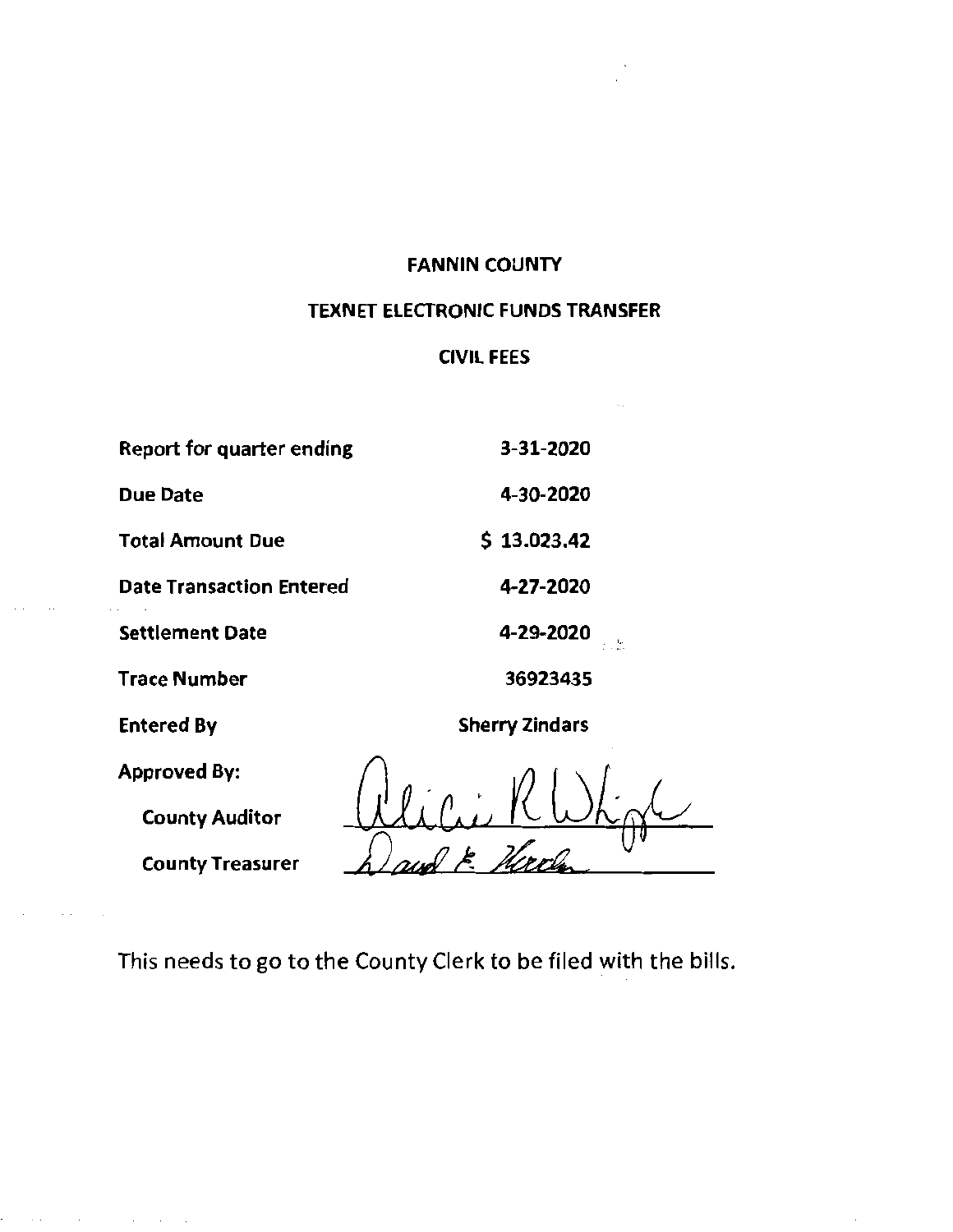### FANNIN COUNTY

 $\hat{\mathcal{L}}_j$ 

### TEXNET ELECTRONIC FUNDS TRANSFER

### CRIMINAL FEES

| Report for quarter ending       | 3-31-2020             |
|---------------------------------|-----------------------|
| <b>Due Date</b>                 | 4-29-2020             |
| Total Amount Due                | \$26,890.15           |
| <b>Date Transaction Entered</b> | 4-27-2020             |
| <b>Settlement Date</b>          | 4-29-2020             |
| <b>Trace Number</b>             | 36923493              |
| <b>Entered By</b>               | <b>Sherry Zindars</b> |
| <b>Approved By:</b>             |                       |
| <b>County Auditor</b>           |                       |
| <b>County Treasurer</b>         |                       |

This needs to go to the County Clerk to be filed with the bills.